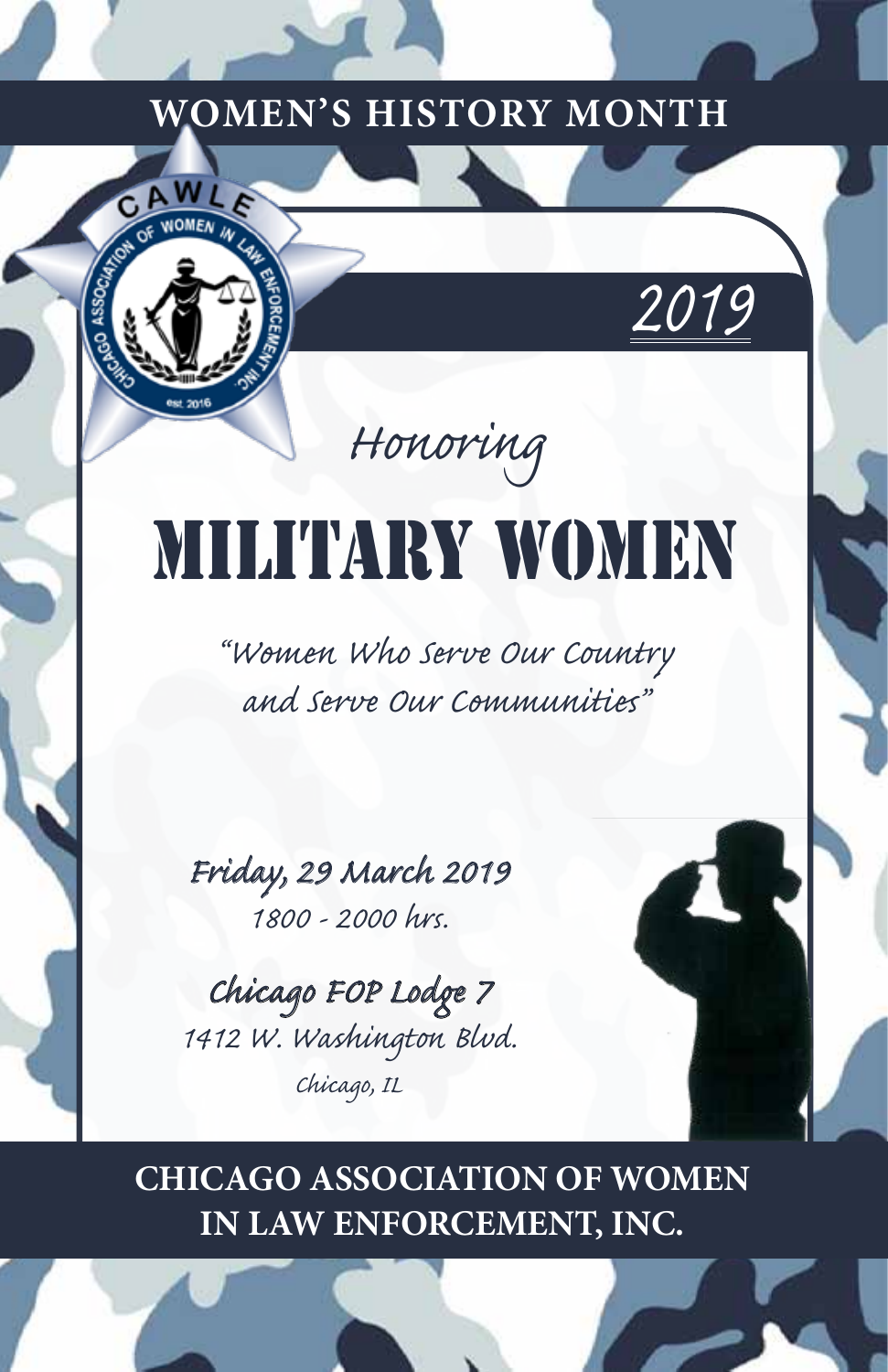## Military Women

*"Women Who Serve Our Country and Serve Our Communities"*

*Our Association is devoted to providing a positive platform for sworn and retired women in criminal justice to network, invoke conversations about progress, goals, achievements, as well as provide mentorship and educational services, while preserving the history of women in law enforcement.*

## **Chicago Association of Women In Law Enforcement, Inc.**

## *Executive Board*

P.O. Tara Bell P.O. Michaelene Rosa P.O. Bridget Donato P.O. Kathern Caldwell

Sgt. Janice Wilson Dr. Beata Staszewski

Sgt. Dawn Hubbard Dr. Yolanda Brewer *(Retired PO)*

Chief Barbara West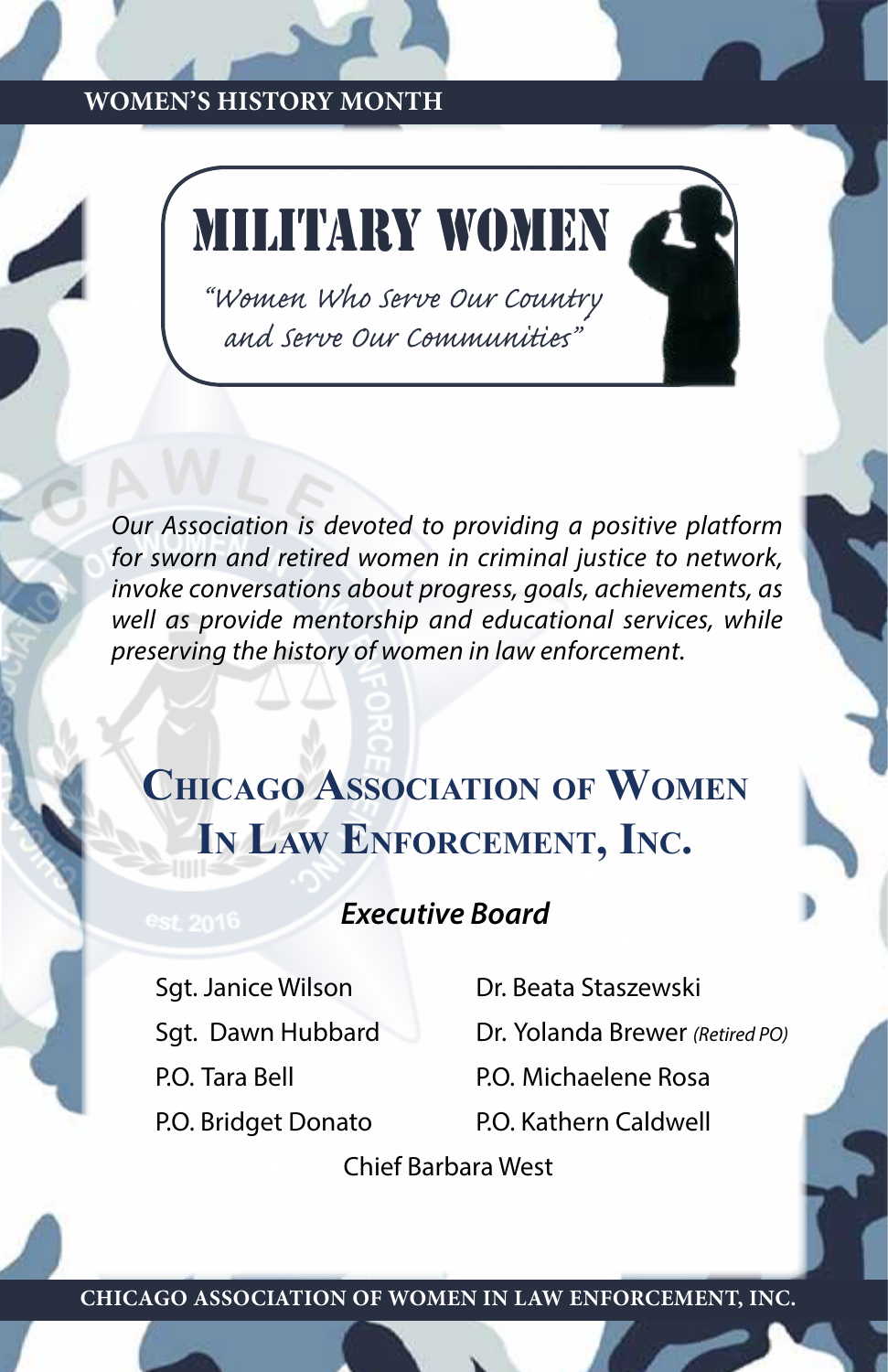



- **Appetizers and Networking**
- **Honor Guard/National Anthem:** *Police Officer Kenyatta Gaines*
- **Opening Prayer:** *Lieutenant Jean Flynn*
- **Celebration Opening/Overview:** *Program Emcee*
- **Welcome**
- **Special Guest/Dignitaries**
- **Words of Encouragement**
- **Vision & Mission of CAWLE:** *CAWLE Board Members*
- **Music Selections:** Performed by *AGodess*
- **Keynote Speaker:** *Chicago Police Officer and Command Sergeant Major Felicia Pace*
- **Presentation Of Awards:**

**Tori Harris** - United States Illinois National Guard, First Lieutenant & Chicago Police Officer **Angela Perez** - United States Air Force National Guard, Captain & Chicago Police Officer **Felicia Pace** - United States Armed Forces, Command Sergeant Major & Chicago Police Officer **Tara Poremba** - United States Marine Corps, Sergeant & Chicago Police Canine Trainer

- **Congratulations**
- **Raffle/Prizes**
- **Program Conclusion**
- **Closing Prayer:** *Lieutenant Jean Flynn*
- **Networking/Music**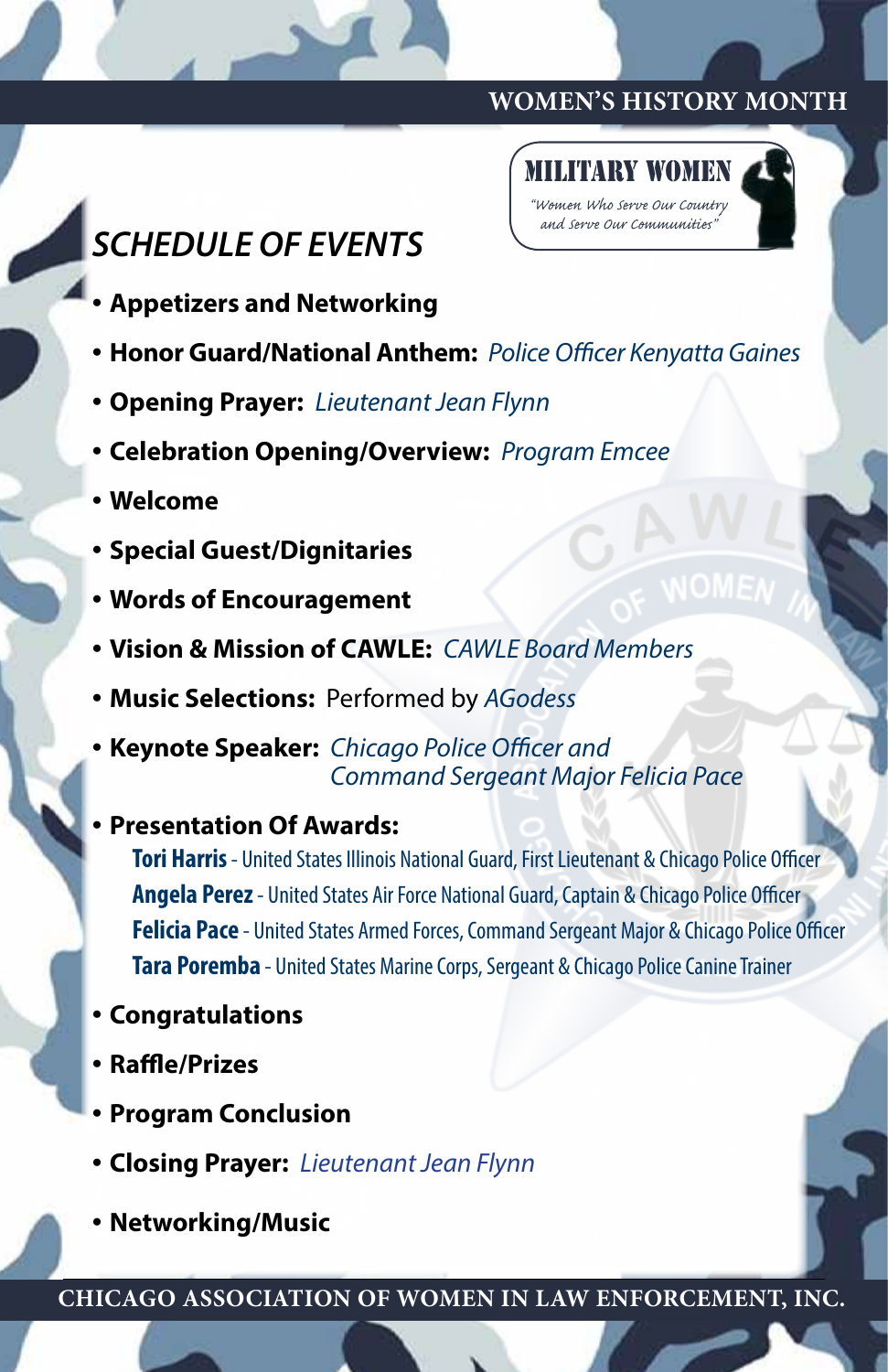

## *Honorees*

#### **Tori Harris** - *Chicago Police Officer & Captain for the Illinois Army National Guard*



Tori Harris enlisted in the Illinois Army National Guard in July of 2012. Since then she was inducted into the Army Ordinance Corps as a 94F, Computer Systems Detection Repairer, commissioned as a Second Lieutenant and served as a Platoon Leader with B Company 405th in the 404th Maneuver Enhancement Brigade. With over 6 years of military experience

Harris currently serves as a First Lieutenant.

Tori is now one of Chicago's Finest answering the call to become a Police Officer in October of 2017. She was the Commander of her class 17-11 and is now assigned to the 006th District Police Station. Tori Harris is "*On Fire To Serve*"!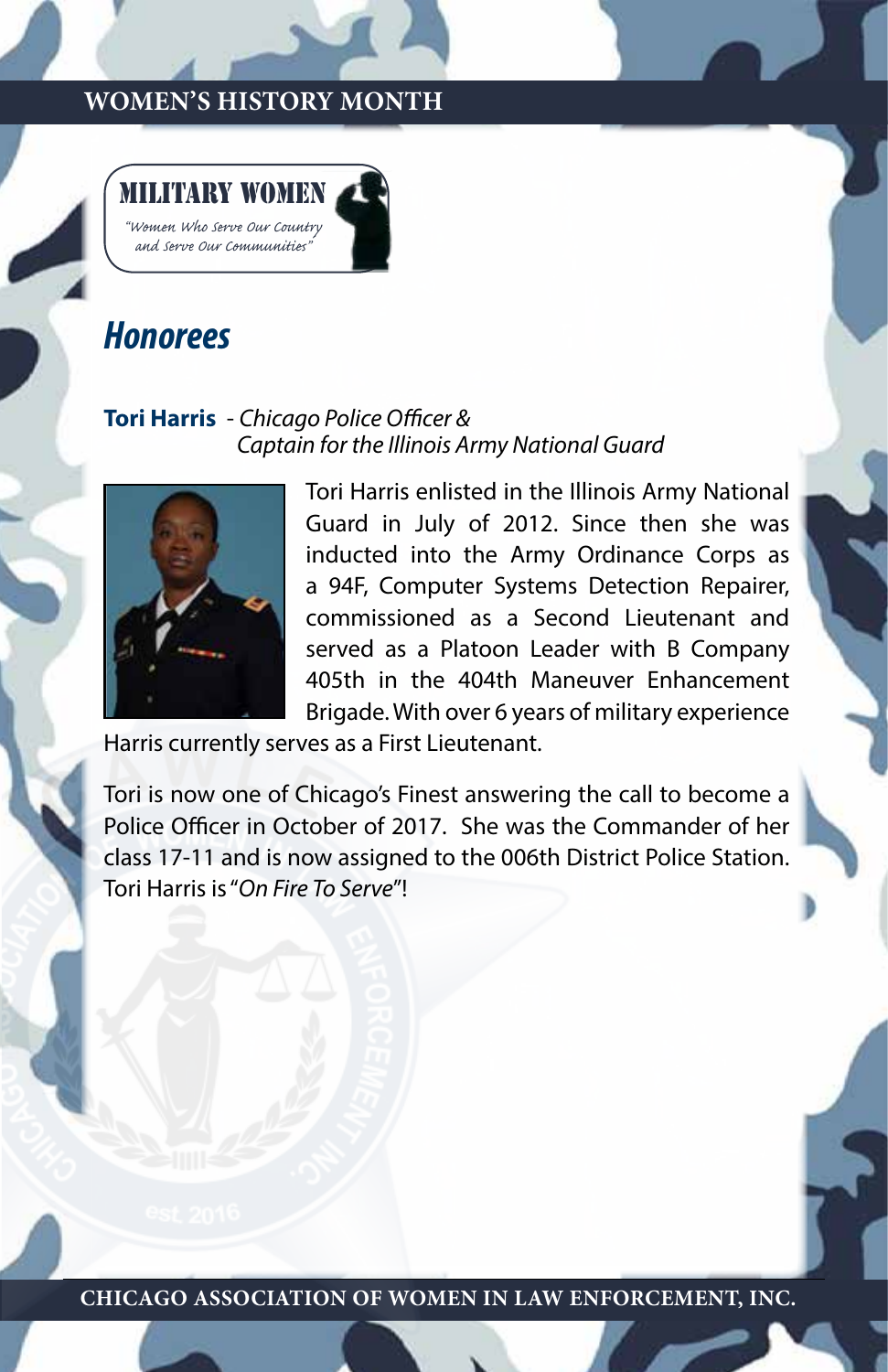

#### **Angela Perez** - *Chicago Police Field Training Officer & Captain of the Air Force National Guard*



Angela Perez joined the Air Force when she was 17 years old. She was stationed at Lackland Air Force base when she began her training in 1994. She was then station in the Biloxi Air Force Base where she attended technical school.

She was later transferred to an airbase in Frankfort Germany where she was deployed twice to conflict in both Bosnia and Somalia. She left the Air Force in 1998 and joined the

Air Force National Guard where she served the 217 Engineering Installation Squadron, The 264 combat communications squadron, and to the 128th Air refueling wing. She completed her enlistment as a Technical Sergeant in the Wisconsin Air National Guard in 2006.

Angela currently volunteers for Kill 22 which is a suicide prevention non-profit organization that mainly focuses on preventing United States military veterans from committing suicide. Angela is dedicated to her work with this organization as statistics show that over 22 military veterans a day commit suicide. Angela volunteers on the phone where she takes calls from veterans in crisis and assists them in finding permanent therapy programs.

Angela who is a wife of a Chicago Police Detective and mother of two pre-teen boys. Officer Perez has been a Chicago Police Officer for 17 years and currently serves as an Field Training Officer in the 16th District. Angela Perez is "*Honored To Serve*"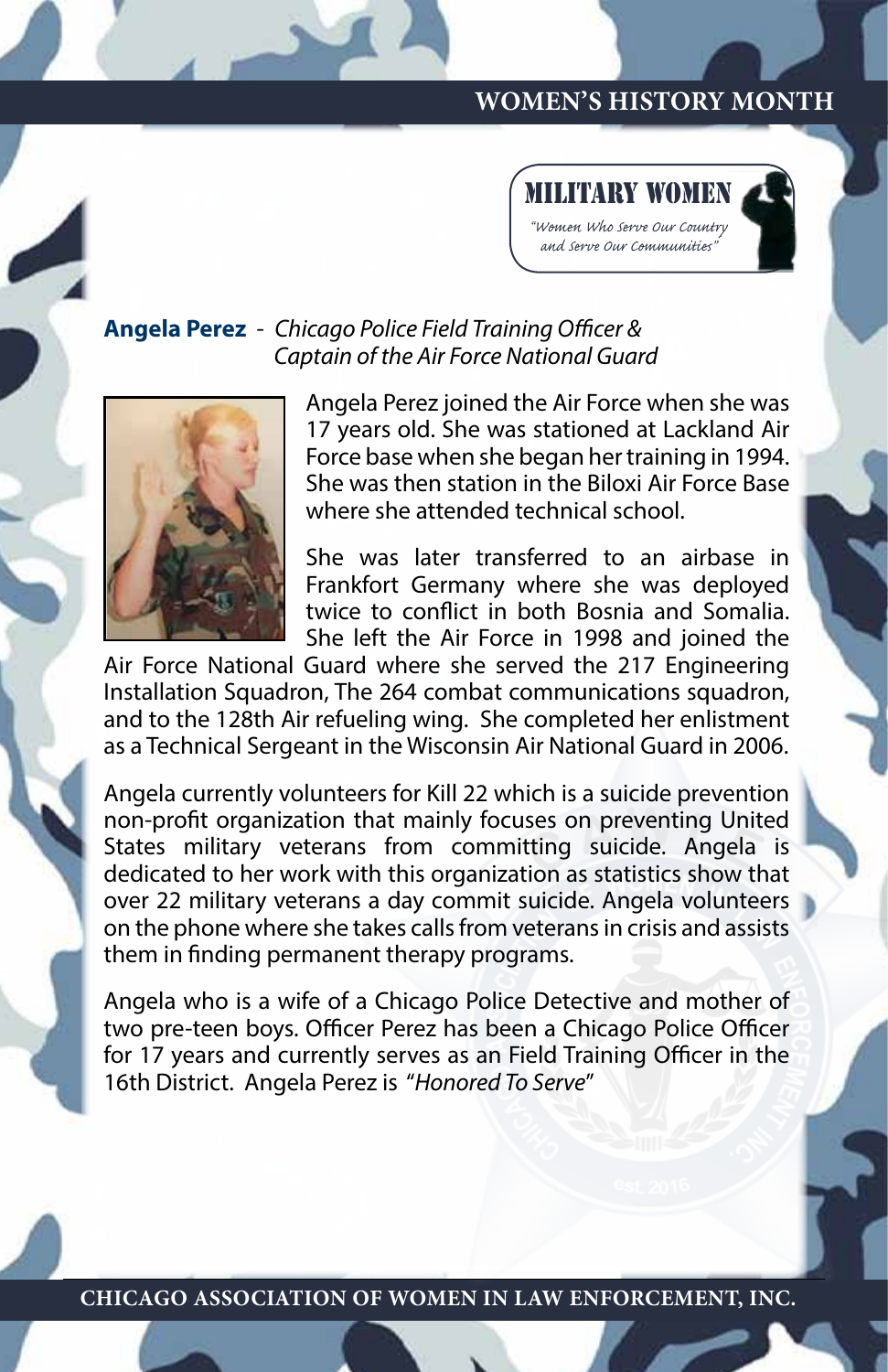

#### *Felicia Pace - Chicago Police Officer and Command Sergeant Major for the United States Armed Forces*



Felicia Pace began her career as a Chicago Police Officer in January 2000. She has worked in various units in patrol and is currently assigned to the Chicago Police Education and Training Division as an instructor. Officer Pace is responsible for teaching incoming police recruits subjects in law, human diversity, interpersonal communications, report writing and various hands-on applications. She has also been instrumental in implementing Community

Policing strategies.

Pace has been enlisted in the military since 1991 and has over 28 years of military experience. In 2017 Pace was promoted to Command Sergeant Major in the United States Armed Forces serving the 863rd Engineer Battalion, obtaining the highest ranking Sergeant position in any armed service.

Her educational experience includes a Bachelors Degree in Criminal Justice and a Masters Degree in Public Administration both from Governors State University. Pace also earned her Masters of Jurisprudence Degree from DePaul University in 2018. She has completed a plethora of training from several military schools throughout her career to further improve her professionalism in the military and beyond.

She has served both in Iraq and Afghanistan. Locally she has impacted so many young women while serving as a mentor for The Chicago Police and Fire Fighter Training Academy program (*CPFTA*). The list goes on, Felicia Pace is "*The Real Deal*"!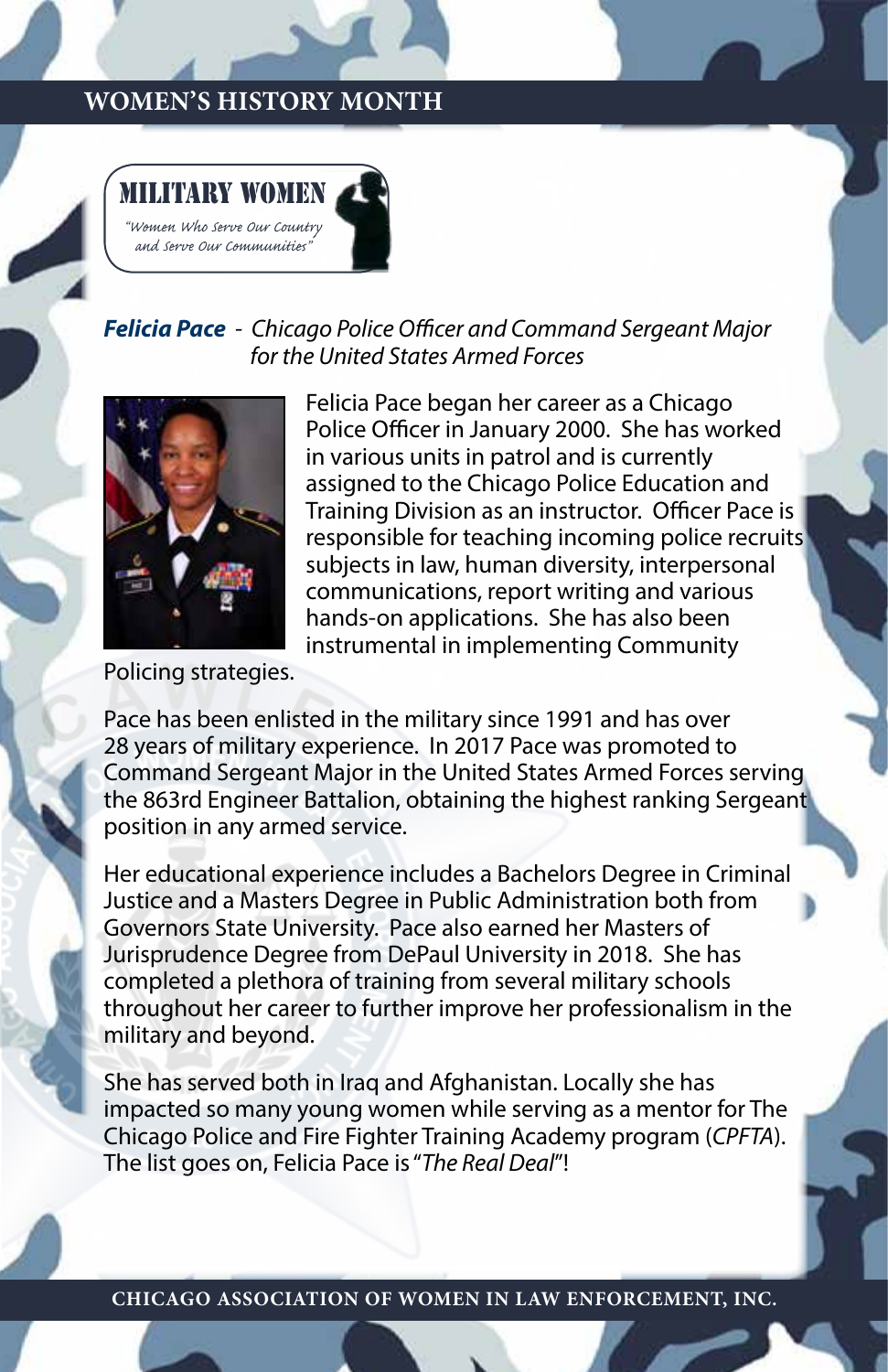## **Tara Poremba** - Chicago Police Senior Canine Trainer and **WOMEN** *Sergeant of the United States Marine Corps Country*



*and Serve Our Communities"* Born and raised on Chicago's South Side Beverly Neighborhood. She enlisted in the United States Marine Corps in 1991. In 1993 she was chosen to compete in the Eastern Division Marine Corps matches and attend a Marksmanship instructor course. Serving in the Marine Corps for 6 years working numerous jobs, eventually she obtained the rank of Sergeant (E-5).

While in the Reserves in 1995, Poremba was hired by the Chicago Police Department and became the first female officer in the history of the Chicago Police Department to win the Firearms Proficiency

Award. Poremba has worked in the 005th District, then 012th District where she met her husband, Jim. They have been married for 20 years.

 In 2000 she was assigned to the Firearms Training Unit. It was there her passion for teaching flourished and since has earned several instructor certificates. Poremba also won the firearms proficiency award in FBI Firearms Instructors School, competing against 25 officers from approximately 20 different law enforcement agencies.

Throughout her career, Poremba has received numerous awards, Woman's State Championship Awards, the President's Hundred award (*awarded to the top 100 shooters in the Country*), distinguished pistol award badge. She also became the Woman's National .45 Cal Champion.

With the financial assistance of the Illinois Veterans Grant and the Chicago Police Department Tuition Reimbursement Program, she earned her Bachelors degree in 2005. In 2008, she was assigned to the Canine Unit; her dream job finally become a reality! In 2010 she was the only female selected to participate on the first Season of the History Channel's TOP SHOT television show, an experience of a lifetime.

 In 2011 Poremba became a mother to a beautiful, strong little girl - the most rewarding job of my life. She extended her family in 2013 giving birth to her second daughter. All while being selected to attend Canine Trainers School that same year.

In 2018, the last moments of her first Canine partners' funeral was beautifully captured by the amazing vision of Chicago Police Officer Allison Sweeney from the Office of Communications. This viral video earned them, along with the Chicago Police Department, their first ever Emmy Award for the Human Interest Category. Poremba was also selected to create a commercial for a new all-female television network called Start TV, featuring strong, independent women working in challenging careers, which aired in the fall of 2018. "*It was quite an honor to represent an admirable campaign which allows me to empower, motivate and inspire other women*."

 Tara Poremba currently serves as a Chicago Police Senior Canine Trainer, creating amazing Canine Teams. All of her life experiences have prepared her for this amazing position. The military especially molded her and set the foundation to transition from a determined young woman to a successful mother, spouse and Police Officer. Tara Poremba is "*Blazing The Trails*"